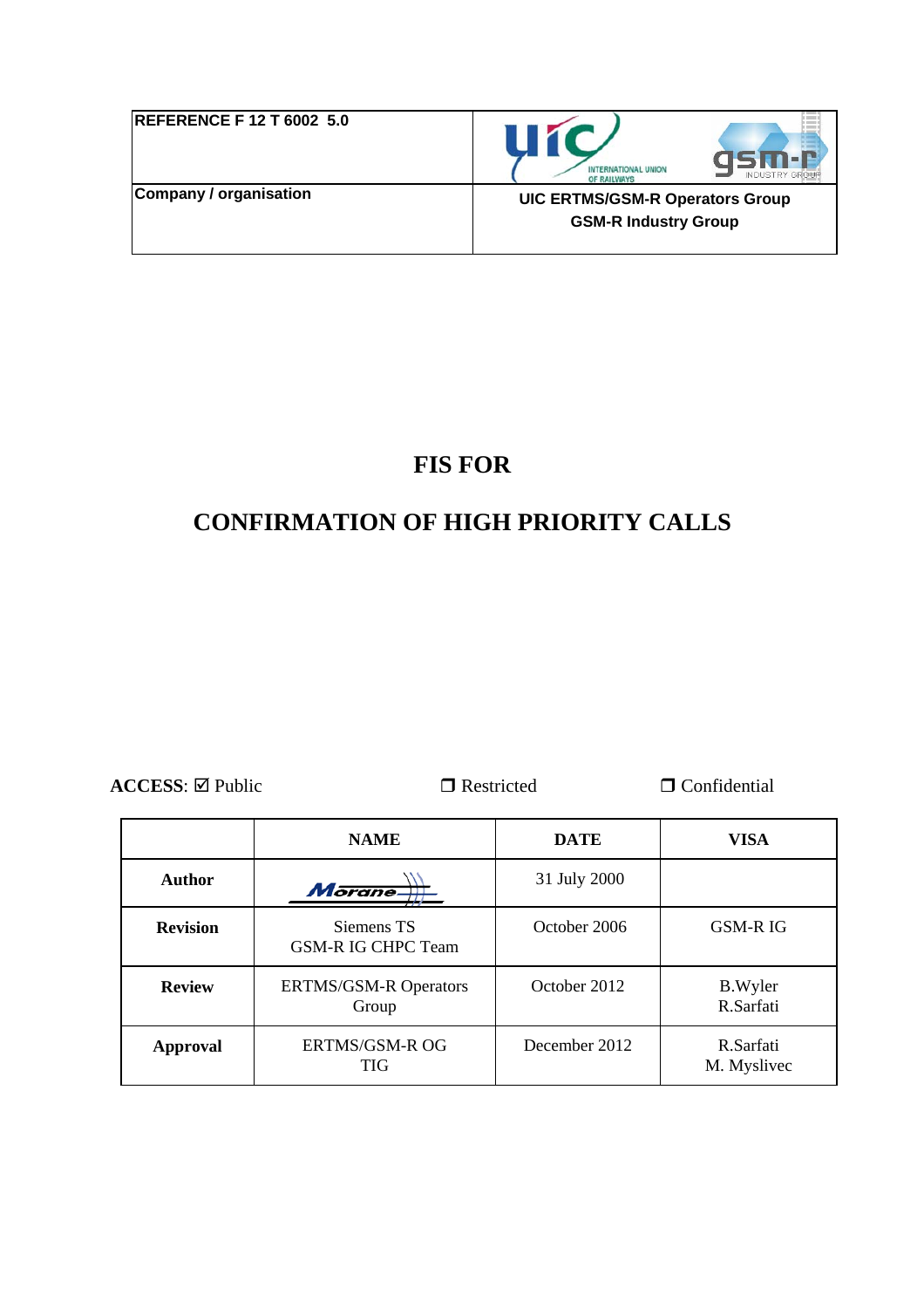# **EVOLUTION SHEET**

| <b>Version</b> | Date       | <b>Author</b>     | <b>MODIFICATION</b>                                                                          |  |
|----------------|------------|-------------------|----------------------------------------------------------------------------------------------|--|
| A              | 27/08/1996 | <b>AMC</b>        | Creation                                                                                     |  |
| B              | 09/09/1996 | <b>AMC</b>        | Update after review                                                                          |  |
| $\mathbf{1}$   | 09/09/1996 | <b>AMC</b>        | First approved version                                                                       |  |
| 1A             | 16/04/1997 | <b>KAPSCH</b>     | SMS removed, various changes,<br>Stage 3 incorporated                                        |  |
| 1B             | 17/06/1997 | <b>KAPSCH</b>     | Editorial changes after review                                                               |  |
| $\overline{2}$ | 03/08/97   | <b>KAPSCH</b>     | Editing for final second issue                                                               |  |
| 3              | 31/07/2000 | <b>MORANE</b>     | Specification review third issue                                                             |  |
| 3.01           | 23/03/2006 | Siemens TS        | Incorporation of CR 0-9067-2.0 and<br>other agreed changes under contract<br>I/01/U189-GSM-R |  |
| 3.02           | 31/03/2006 | Siemens TS        | Update after internal review                                                                 |  |
| 3.1            | 04/04/2006 | <b>Siemens TS</b> | Submission to UIC                                                                            |  |
| 3.11           | 09/10/2006 | Siemens TS        | Update after UIC (OG) comments                                                               |  |
| 3.2            | 13/10/2006 | Siemens TS        | Submission to UIC                                                                            |  |
| $\overline{4}$ | 29/01/2007 | OG & IG           | Specification update fourth issue                                                            |  |
| 5.0.0          | 10/2012    | OG & IG           | Update to include eREC requirements                                                          |  |
| 5.0.1          | 22/11/2012 | OG#49             | Corrections in §5.1 Table                                                                    |  |
| 5.0            | 20/12/2012 | R.Sarfati         | Approved version                                                                             |  |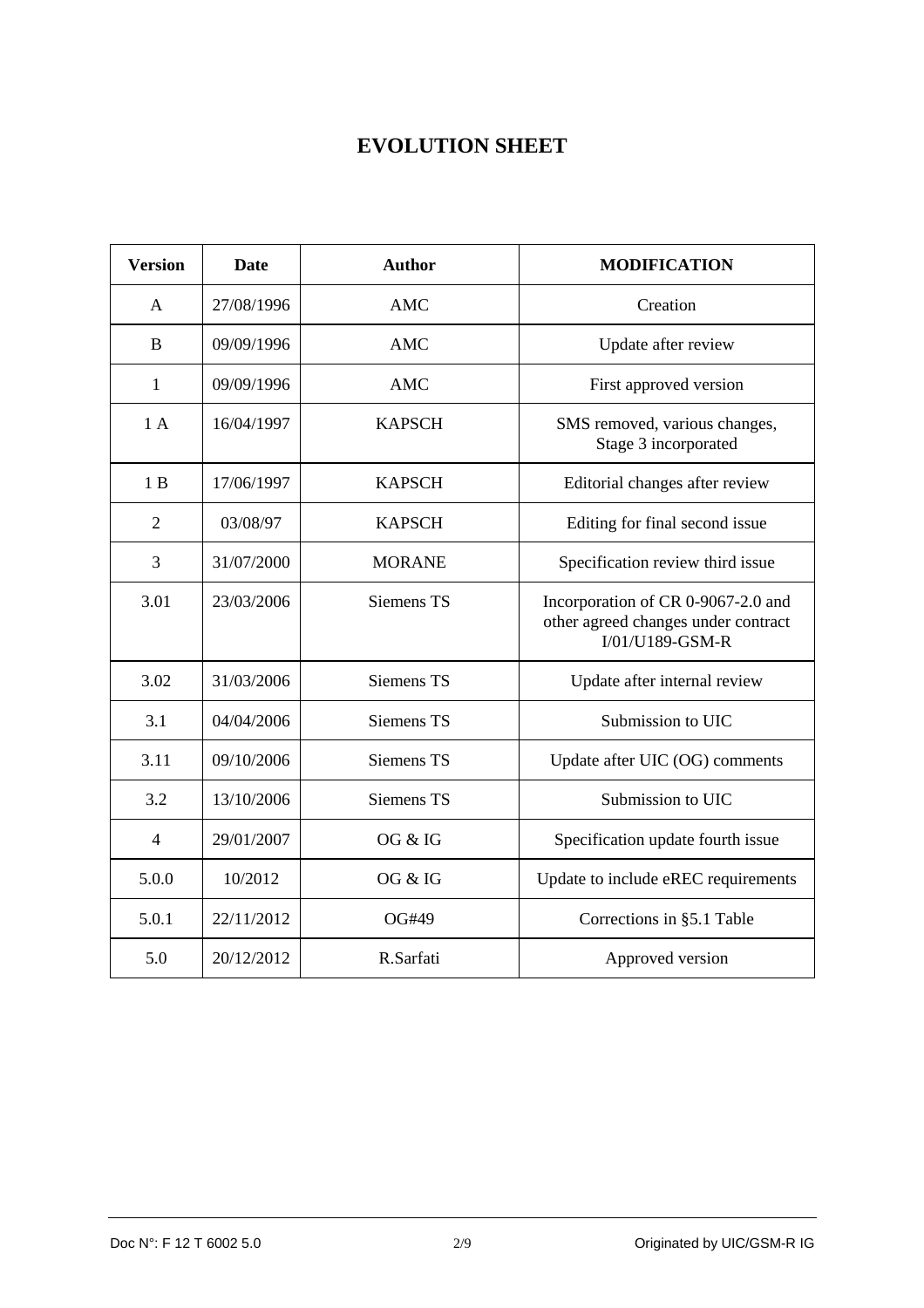# **TABLE OF CONTENTS**

|  | 3. ABBREVIATIONS $5$                                                                         |  |
|--|----------------------------------------------------------------------------------------------|--|
|  | 4. INTERFACE DESCRIPTION (MESSAGE FUNCTIONAL DEFINITION AND<br>$CONTENTS)$ $\qquad \qquad$ 6 |  |
|  |                                                                                              |  |
|  |                                                                                              |  |
|  |                                                                                              |  |
|  |                                                                                              |  |
|  | 6. PARAMETERS SENT TO TRAIN BORNE EVENT RECORDER ___________________9                        |  |
|  | 7. PARAMETERS STORED IN ACKNOWLEDGEMENT CENTRE ___________________9                          |  |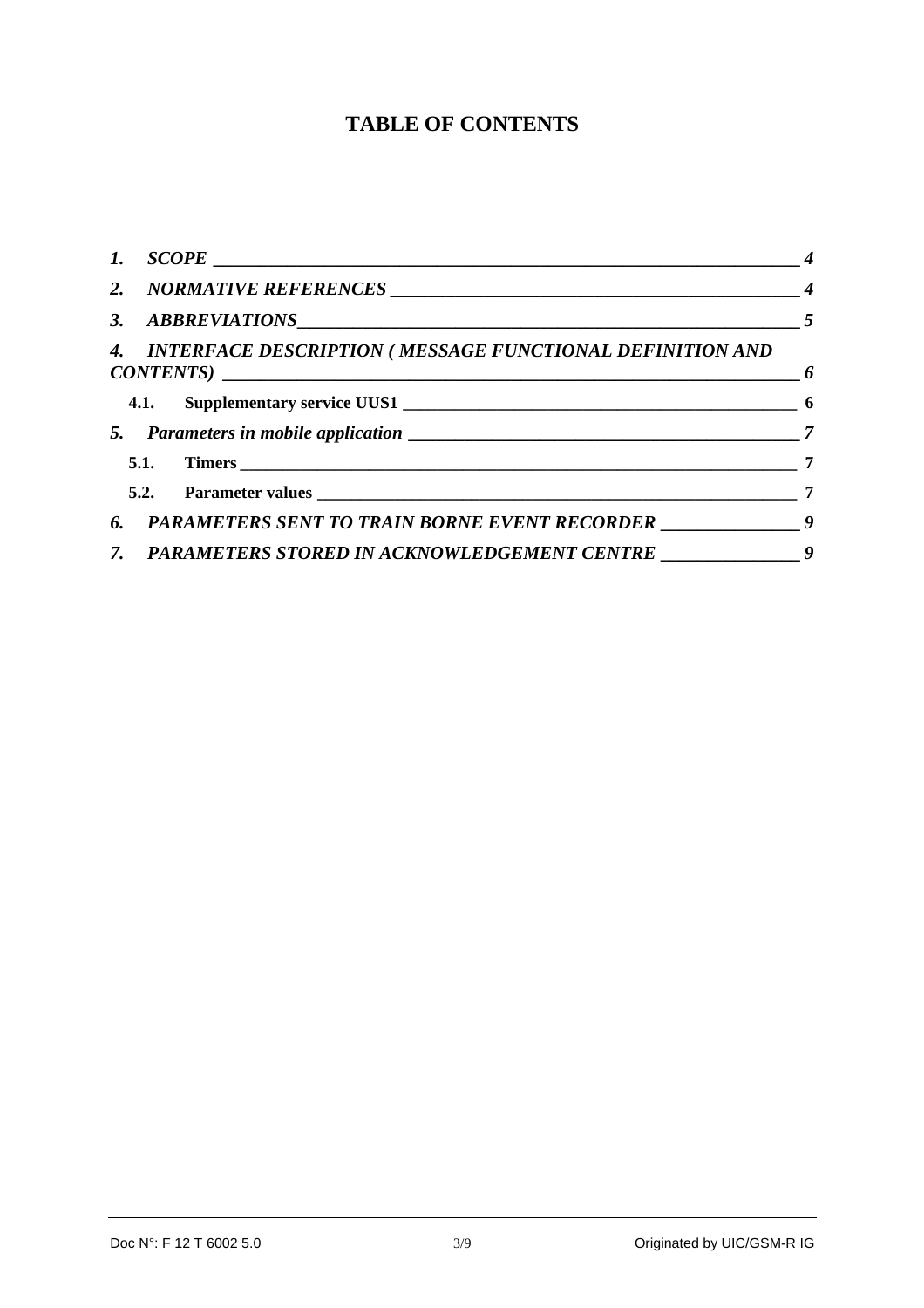#### **1. SCOPE**

This Functional Interface Specification (FIS) specifies the GSM-R interface and message requirements necessary for the realisation of the GSM-R feature *Confirmation of high priority calls*. Additionally all parameters to be set in the mobile application, their formats and range of values are specified herein.

#### **2. NORMATIVE REFERENCES**

- [1] MORANE FFFS, Confirmation of high priority calls, F 10 T 6002 5
- [2] ETSI TS 102 610 Usage of the UUIE for GSM Operation on Railways, version 1.3.0
- [3] ETSI EN 301 515 Requirements for GSM operation on Railways, version 2.3.0
- [4] ETSI TR 102 281 Detailed requirements for GSM operation on Railways, version 2.3.0
- [5] MORANE, FFFIS for GSM-R SIM Cards Version 4.1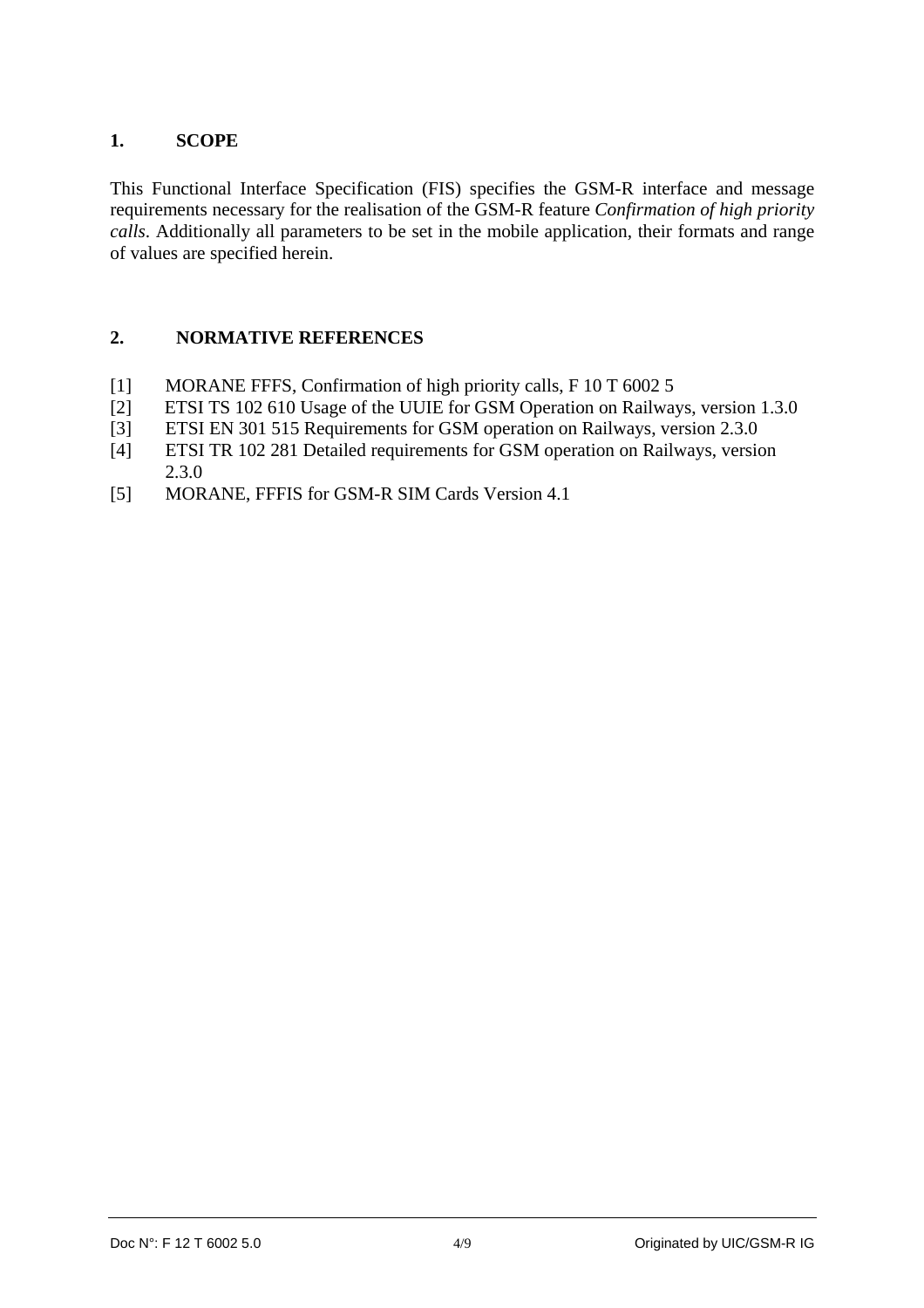## **3. ABBREVIATIONS**

| AC            | <b>Acknowledgement Centre</b>                   |
|---------------|-------------------------------------------------|
| <b>CHPC</b>   | <b>Confirmation of High Priority Calls</b>      |
| eREC          | enhanced Railway Emergency Call                 |
| <b>FFFS</b>   | Form-Fit and Function Specification             |
| <b>FIS</b>    | <b>Functional Interface Specification</b>       |
| <b>GSM</b>    | Global System for Mobile Communications         |
| <b>GSM-R</b>  | <b>GSM Rail</b>                                 |
| <b>ISDN</b>   | <b>Integrated Service Digital Network</b>       |
| <b>MSISDN</b> | <b>Mobile Station International ISDN Number</b> |
| <b>PABX</b>   | Private Automatic Branch eXchange               |
| <b>SIM</b>    | <b>Subscriber Identity Module</b>               |
| <b>UUIE</b>   | <b>User-User Information Element</b>            |
| UUS1          | User-to-user Signalling Service 1               |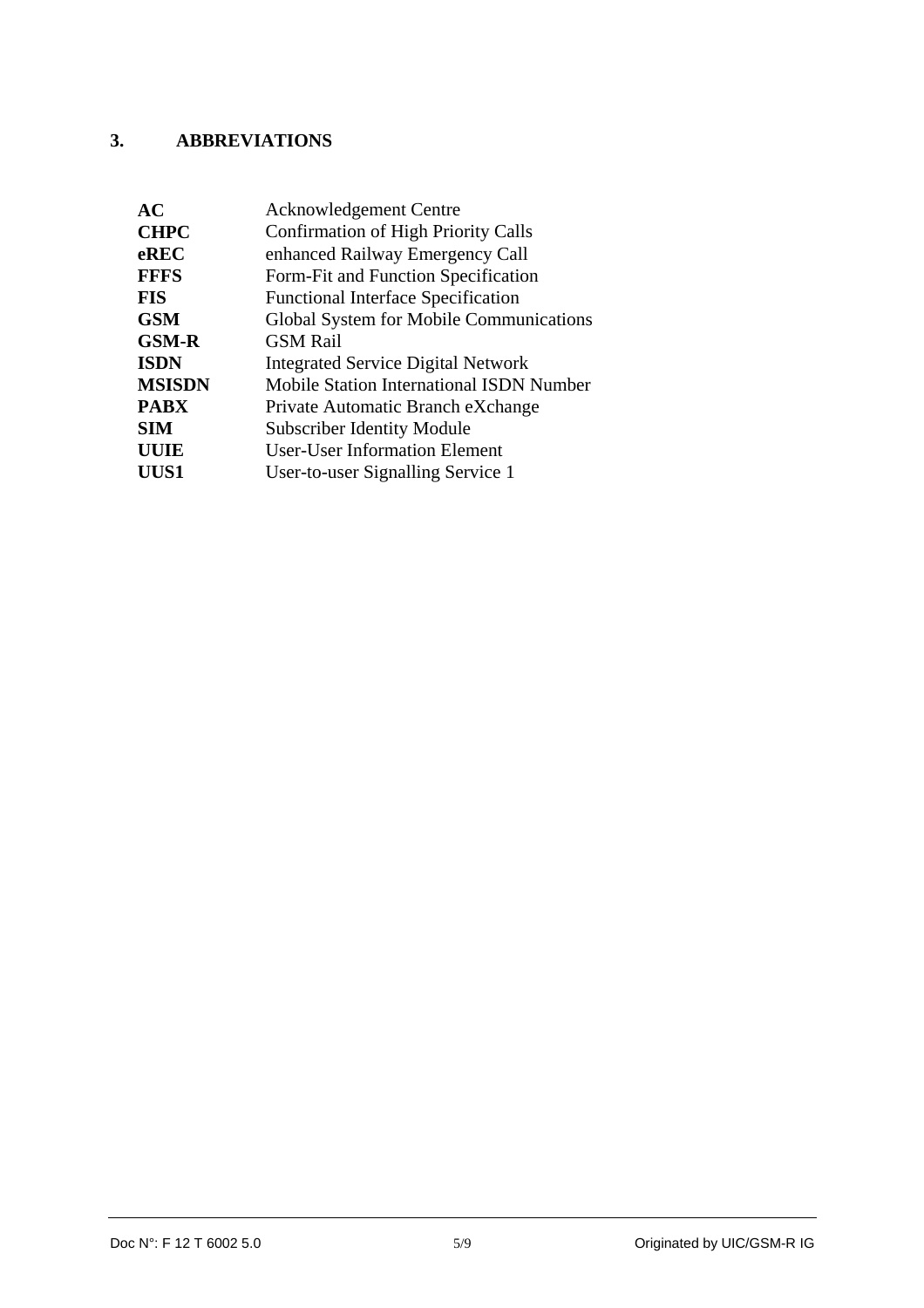#### **4. INTERFACE DESCRIPTION ( MESSAGE FUNCTIONAL DEFINITION AND CONTENTS)**

This FIS describes the special requirements of the user data layout for the GSM-R functionality *Confirmation of high priority calls* on the Um interface for the standard GSM service User to User supplementary Service #1. A special interface description will not be given here because only standard GSM call scenarios are used.

#### *4.1. Supplementary service UUS1*

The SETUP message may contain a user-user information element (optional) according to the standards identified by [3]  $\&$  [4]. This user-user information element is used for the transfer of the confirmation message to the acknowledgement centre.

For the acknowledgement of the confirmation message either RELEASE COMPLETE or DISCONNECT message is used and also contains a user-user information element. For specific UUIE encodings for CHPC consult reference [2]. Note that the Acknowledgement Centre shall always use the RELEASE COMPLETE message for its acknowledgement of the confirmation message, but that switching elements and signalling flows external to the GSM-R network (such as the PABX to which the AC may be connected) might result in the acknowledgement being returned to the sending mobile in a DISCONNECT message.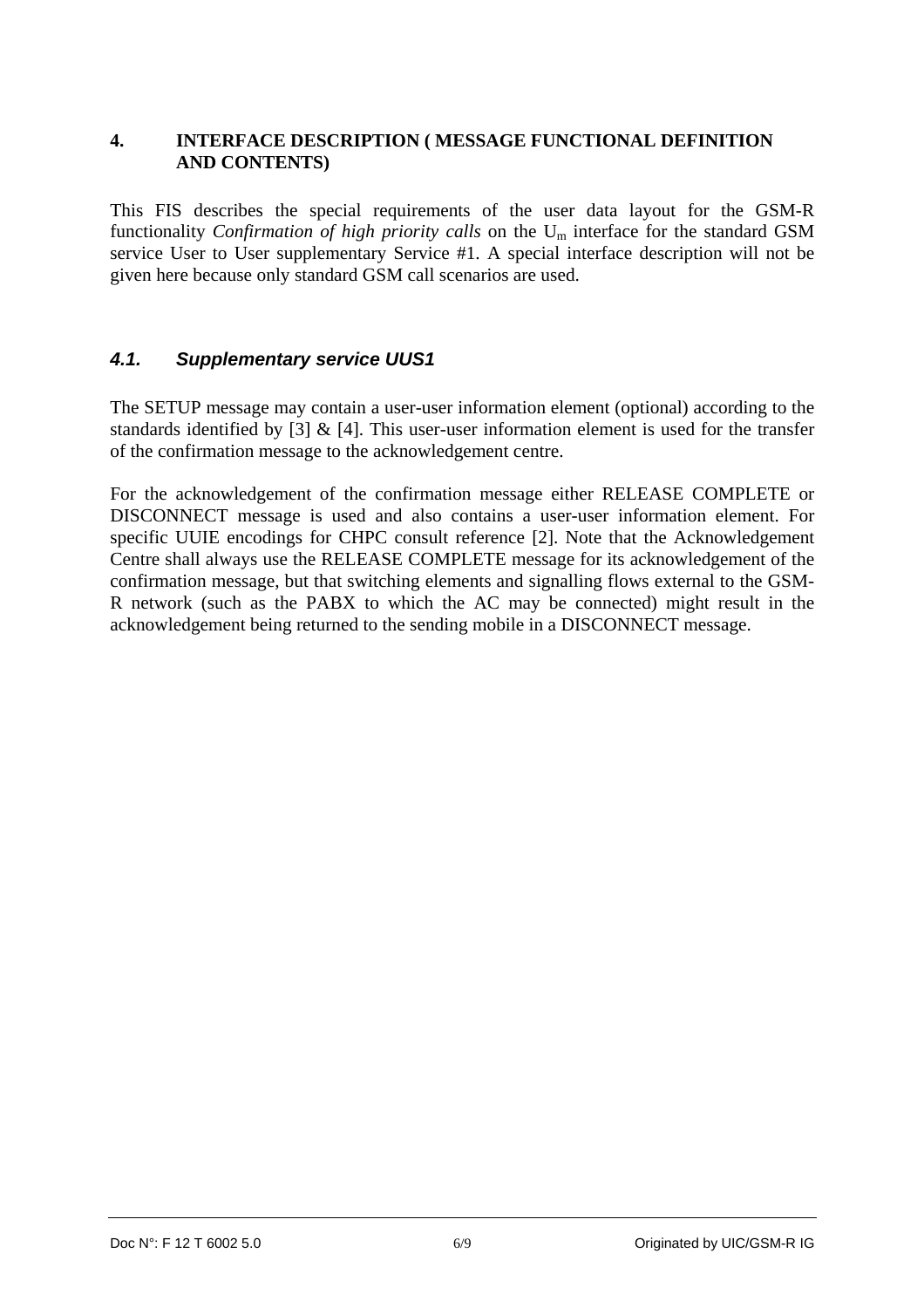## **5. Parameters in mobile application**

## *5.1. Timers*

|              |                           | started           | stopped       | bits/ |                   |
|--------------|---------------------------|-------------------|---------------|-------|-------------------|
| name         | usage                     | by:               | by:           | count | limits            |
| T_DUR        | measures the duration of  | signal from       | signal from   | 24/up | min:              |
|              | a call                    | TASK MS-1:        | <b>TASK</b>   |       | $1/10$ sec        |
|              |                           | 'Conf. Request'   | $MS-1$ :      |       | max:              |
|              |                           |                   | 'End of call' |       | approx.19 days    |
| T REL        | time between end of call  | internal          | internal      | 32/up | min:              |
|              | (or eREC decision not to  |                   |               |       | $1/10$ sec        |
|              | join) and transmission of |                   |               |       | max.: approx.     |
|              | confirmation              |                   |               |       | 13 years          |
| <b>T RAN</b> | random timer              | internal, pre-set | internal,     | 16/   | max. from SIM     |
|              |                           | with random       | timer value   | down  | field             |
|              |                           | value             | is zero       |       | MAX_RAND*         |
| T_ACK        | time-out : waiting for    | internal, pre-set | internal,     | 16/   | 10 <sub>sec</sub> |
|              | acknowledgement from      |                   | timer value   | down  |                   |
|              | AC                        |                   | is zero       |       |                   |

Although the resolution of the timers is 1/10 sec their accuracy is in the region of approximately 1 second only.

### *5.2. Parameter values*

All of the following parameter values shall be obtained from the GSM-R SIM. They are located in Elemental File  $EF_{\text{CallconfC}}$  as described in [5].

N\_ACK\_MAX (16 Bit) max. number of attempts to send confirmation

- 0 no confirmation
- 1 no repetition of confirmation
- 5 recommended value

MAX\_RAND (8 Bit) T\_RAN chosen between 0 and this value (in seconds) 30 maximum and recommended value

N\_NESTED\_MAX (8 Bit) stack depth for queuing of confirmation 10 maximum and recommended value

<sup>1</sup> with statistical equal probability distribution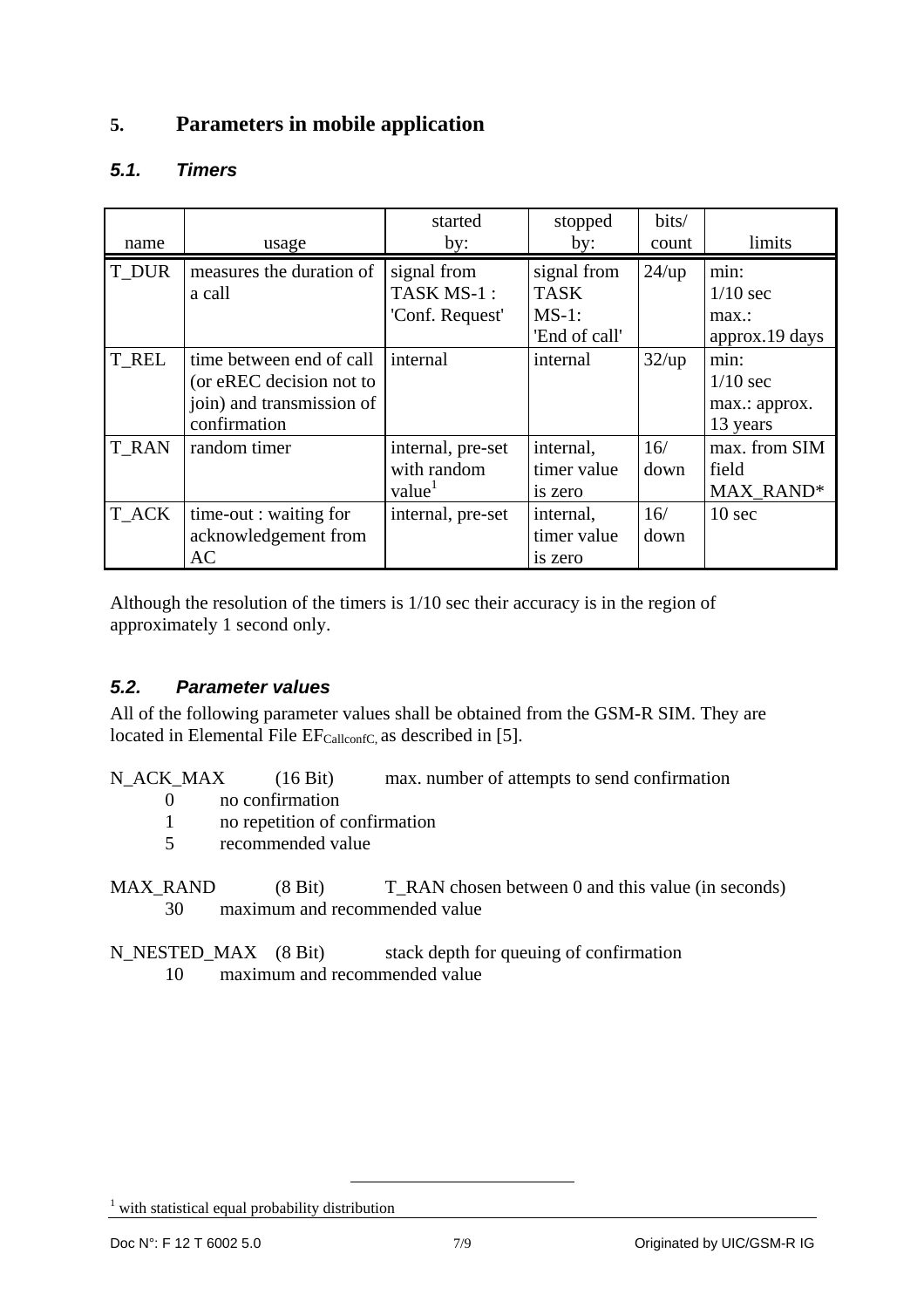PL\_ACK (8 Bit) threshold level for triggering confirmation service routine if the call notification does not have the acknowledgement flag set (Priority level of call must be greater than PL\_ACK for confirmation to be triggered)

- 5 Priority level 0
- 4 Priority level 1
- 3 Priority level 2
- 2 Priority level 3
- 1 Priority level 4
- 0 no triggering no confirmation

PL\_CONF (8 Bit) Priority level of confirmation call.

- 5 Priority level 0
- 4 Priority level 1
- 3 Priority level 2
- 2 Priority level 3
- 1 Priority level 4
- 0 no triggering no confirmation

CONF\_NR (16 Bit - 4 BCD digits)

storage for the AC - number (short code)

Non volatile buffer with N\_NESTED\_MAX - times the following:

T\_DURs 24 Bits

T\_REL<sub>s</sub> 32 Bits

PL\_CALL 8 Bits

CAUSE 8 Bits

GC\_REF 4x8 Bits (max.8 digits - BCD)

FNR 8x8 Bits (ITU-E.164: max.15 digits - BCD)

eREC-capable mobiles should*(\*)* also store eREC-related data for each related call in nonvolatile buffer:

EREC\_SECT\_ID 9 Bits (eREC Sector ID – discrimination parameter)

EREC U METH 3 Bits (eREC Sector ID update method)

EREC\_V\_STAT 2 Bits (eREC Sector ID validation status)

EREC JOIN 1 Bit (decision made: join – or initiate – high priority call or not)

*(\*) this is however left as an option depending on physical storage capacity*